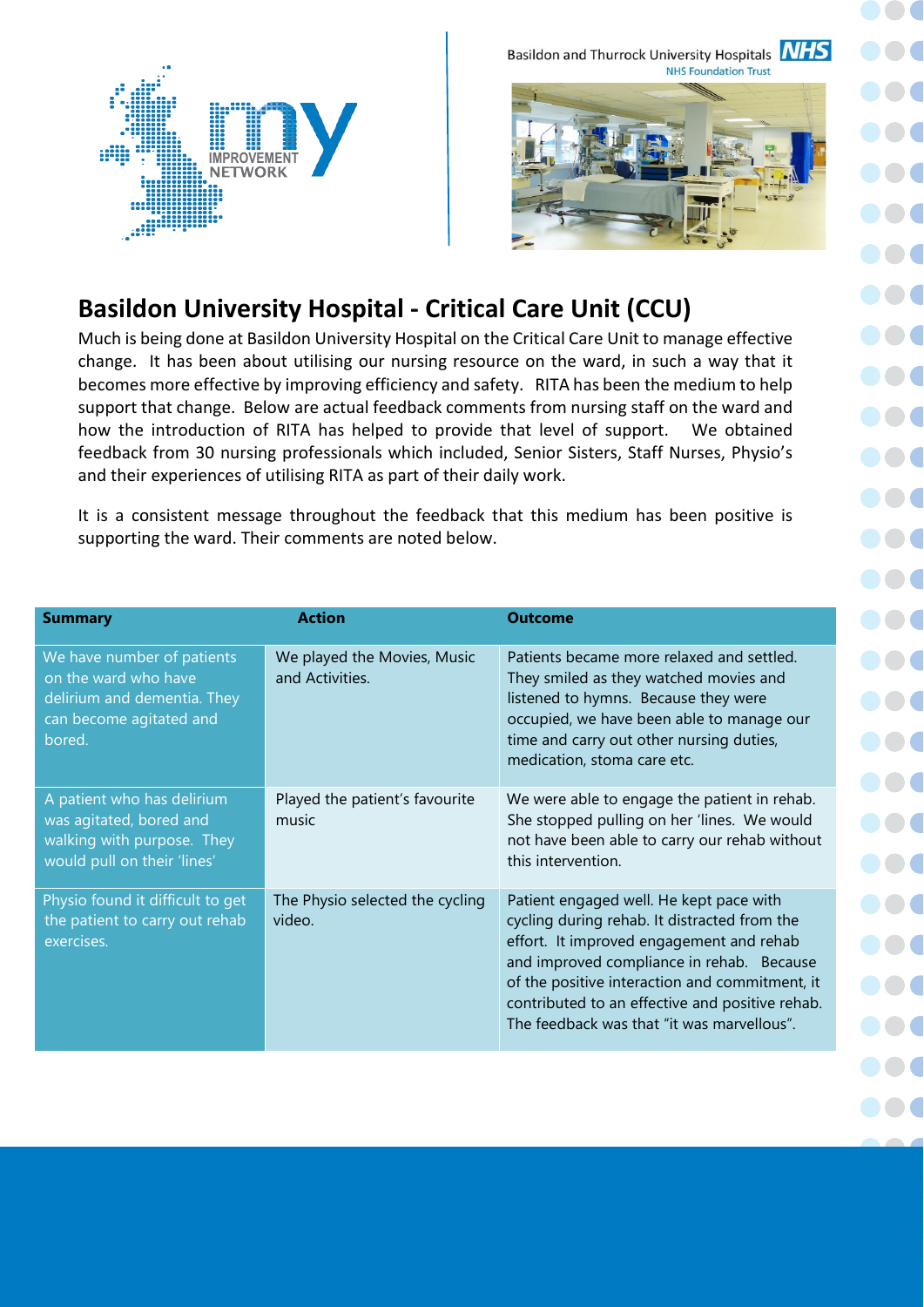| <b>Summary</b>                                                                                                        | <b>Action</b>                                                                                                                                | <b>Outcome</b>                                                                                                                                                                                                                                                                                                                       |
|-----------------------------------------------------------------------------------------------------------------------|----------------------------------------------------------------------------------------------------------------------------------------------|--------------------------------------------------------------------------------------------------------------------------------------------------------------------------------------------------------------------------------------------------------------------------------------------------------------------------------------|
| EOL with relative present.                                                                                            | The Husband of the dying<br>patient requested music from<br>the Carpenters, which we were<br>able to play by the bedside.                    | Because we were able to specify specific music<br>on the RITA system, we managed to find this<br>music, which was their favourite. The Husband<br>was grateful and was comforted at this difficult<br>time. RITA has so many activities that are able<br>to meet both emotional and psychological<br>needs of patients and families. |
| Non English speaking patient<br>1. Dementia and Delirium<br>present. Extremely violent,<br>aggressive and Falls Risk. | Patent was confused and<br>speaking Romanian. Managed<br>to introduce music to settle the<br>patient.                                        | Patient became settled and allowed us to look<br>after her and assist with personal hygiene. We<br>found the ability to use the translation tool<br>within the system excellent.                                                                                                                                                     |
| Non English speaking Patient<br>2. Bored and agitated.                                                                | We used the translator to help<br>engage in activities.                                                                                      | Patients was happier, we were able to keep his<br>spirits up, trying to understand his needs<br>through the translator.                                                                                                                                                                                                              |
| Non English speaking patient<br>3. Dementia/Delirium                                                                  | Introduced translator to<br>communicate the treatment<br>plan and nursing procedures.<br>We were able to ask the patient<br>about his needs. | Effective use of RITA. Patient became much<br>more settled.                                                                                                                                                                                                                                                                          |

| <b>Senior Evaluation of the Impact of RITA</b>                               |                                      |                                                       |                                                                  |                                             |                                                   |                                             |  |  |
|------------------------------------------------------------------------------|--------------------------------------|-------------------------------------------------------|------------------------------------------------------------------|---------------------------------------------|---------------------------------------------------|---------------------------------------------|--|--|
| Scenario                                                                     | Releasing<br>time to<br>care for 1:1 | Increased<br>staff<br>interaction<br>with<br>patients | A positive<br>impact on<br>the<br>general<br>feel of the<br>ward | Reduction<br>in patient<br>safety<br>issues | Patients are<br>more<br>settled in<br>the daytime | Patients are<br>more<br>settled at<br>night |  |  |
| Delirious/Confused Patients on<br><b>Critical Care Unit 1:1 Care</b>         | Yes                                  | Yes                                                   | <b>Yes</b>                                                       | Yes                                         | Yes                                               | Yes                                         |  |  |
| Bored Long Stay Patients on<br>Critical Care Unit & 1:1 Care<br>on Step Down | Yes                                  | Yes                                                   | Yes                                                              | Yes                                         | Yes                                               | Yes                                         |  |  |
| <b>Bored Patients on Critical Care</b><br>Unit 1:1 Care                      | Yes                                  | Yes                                                   | Yes                                                              | Yes                                         | Yes                                               | Yes                                         |  |  |
| Delirious   Patients on Critical<br>Care Unit 1:1 Care                       | Yes                                  | Yes                                                   | Yes                                                              | Yes                                         | Yes                                               | Yes                                         |  |  |